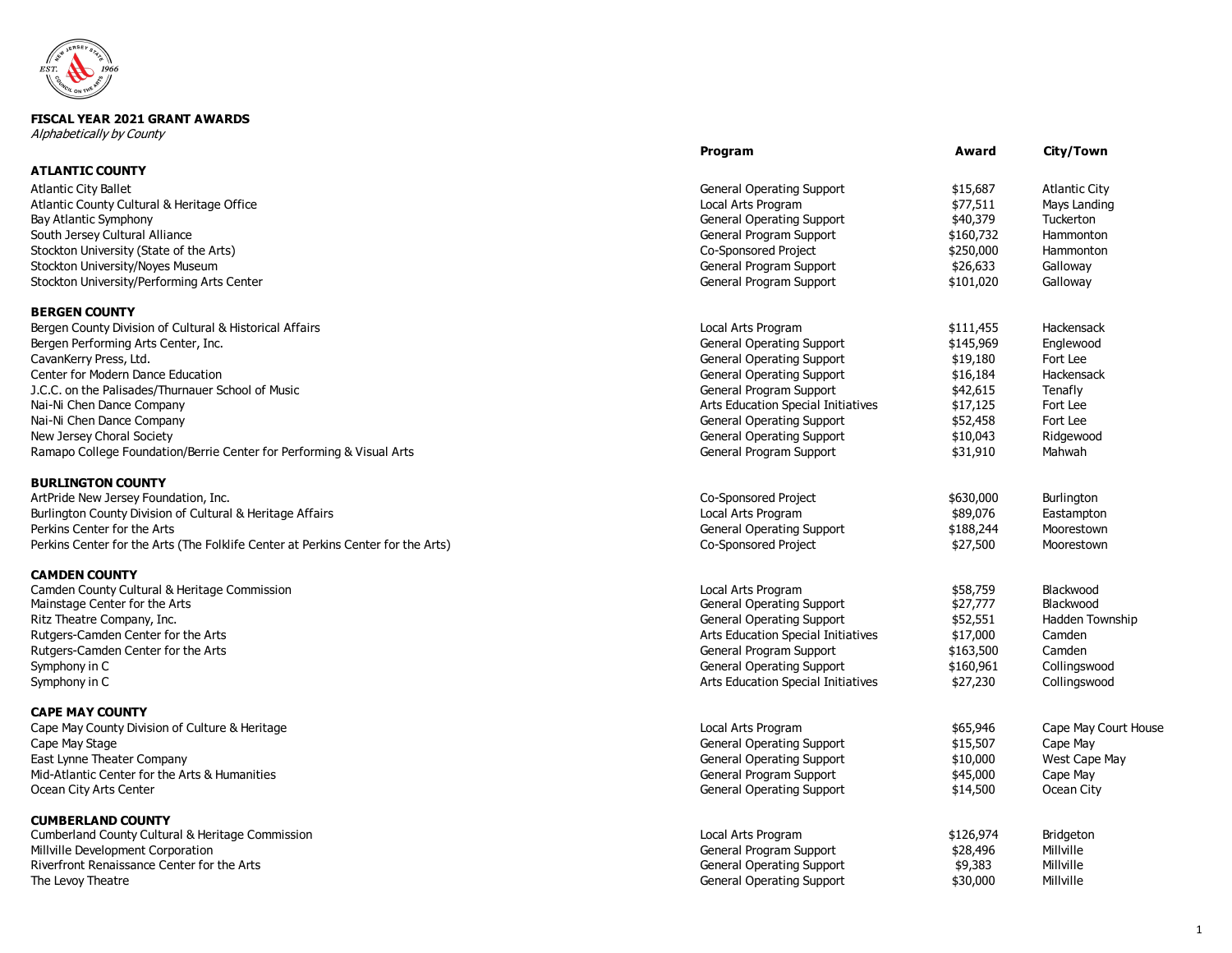|                                                                                 | Program                          | Award       | City/Town          |
|---------------------------------------------------------------------------------|----------------------------------|-------------|--------------------|
| Cumberland County continued                                                     |                                  |             |                    |
| Wheaton Arts & Cultural Center                                                  | <b>General Operating Support</b> | \$513,002   | Millville          |
| Wheaton Arts & Cultural Center (Down Jersey Folklife Center)                    | Co-Sponsored Project             | \$16,894    | Millville          |
| <b>ESSEX COUNTY</b>                                                             |                                  |             |                    |
| Arts For Kids, Inc.                                                             | <b>General Operating Support</b> | \$10,000    | West Orange        |
| ArtsPower                                                                       | <b>General Operating Support</b> | \$44,224    | Cedar Grove        |
| <b>Barat Foundation</b>                                                         | <b>General Operating Support</b> | \$11,500    | <b>Newark</b>      |
| Dance New Jersey                                                                | <b>General Operating Support</b> | \$10,000    | Montclair          |
| Essex County Division of Cultural & Historic Affairs                            | Local Arts Program               | \$135,455   | Verona             |
| Freespace Dance                                                                 | <b>General Operating Support</b> | \$10,000    | Montclair          |
| GlassRoots, Inc.                                                                | <b>General Operating Support</b> | \$28,899    | <b>Newark</b>      |
| J.C.C. Metrowest                                                                | General Program Support          | \$25,960    | <b>West Orange</b> |
| Jazz House Kids, Inc.                                                           | <b>General Operating Support</b> | \$33,530    | Montclair          |
| Luna Stage Company, Inc.                                                        | <b>General Operating Support</b> | \$17,140    | West Orange        |
| Montclair Art Museum                                                            | <b>General Operating Support</b> | \$298,817   | Montclair          |
| Montclair Film                                                                  | <b>General Operating Support</b> | \$33,000    | Montclair          |
| Montclair State University/Arts & Cultural Program                              | General Program Support          | \$54,464    | Montclair          |
| New Jersey Ballet Company                                                       | <b>General Operating Support</b> | \$86,232    | Livingston         |
| New Jersey Performing Arts Center                                               | <b>General Operating Support</b> | \$1,000,000 | <b>Newark</b>      |
| New Jersey Symphony Orchestra                                                   | <b>General Operating Support</b> | \$1,000,000 | Newark             |
| New Jersey Transit (TRANSITory Art Program)                                     | Co-Sponsored Project             | \$30,000    | <b>Newark</b>      |
| Newark Arts Council, Inc.                                                       | <b>General Operating Support</b> | \$30,538    | <b>Newark</b>      |
| Newark Public Radio, Inc./WBGO-FM                                               | <b>General Operating Support</b> | \$225,877   | Newark             |
| Newark School of the Arts, Inc.                                                 | <b>General Operating Support</b> | \$147,163   | <b>Newark</b>      |
| Non-Profit Finance Fund (Critical Financial Services)                           | Co-Sponsored Project             | \$250,000   | Newark             |
| Paper Mill Playhouse                                                            | <b>General Operating Support</b> | \$791,350   | Millburn           |
| Pushcart Players                                                                | <b>General Operating Support</b> | \$28,750    | Verona             |
| Sharron Miller's Academy for the Performing Arts, Inc.                          | <b>General Operating Support</b> | \$30,000    | Montclair          |
| South Orange Performing Arts Center (Artist Fellwoship Showcase - Choreography) | Co-Sponsored Project             | \$72,000    | South Orange       |
| South Orange Performing Arts Center                                             | <b>General Operating Support</b> | \$43,538    | South Orange       |
| The Discovery Orchestra, Inc.                                                   | <b>General Operating Support</b> | \$25,000    | Millburn           |
| The Newark Museum of Art (Arts Annual)                                          | Co-Sponsored Project             | \$25,000    | Newark             |
| The Newark Museum of Art                                                        | <b>General Operating Support</b> | \$1,000,000 | Newark             |
| Trilogy: An Opera Company                                                       | <b>General Operating Support</b> | \$13,150    | Newark             |
| <b>GLOUCESTER COUNTY</b>                                                        |                                  |             |                    |
| Gloucester County Cultural & Heritage Commission                                | Local Arts Program               | \$65,113    | Sewell             |
| Rowan University Foundation/College of Communication & Creative Arts            | General Program Support          | \$5,400     | Glassboro          |
| Rowan University Foundation/College of Performing Arts                          | General Program Support          | \$30,000    | Glassboro          |
|                                                                                 |                                  |             |                    |
| <b>HUDSON COUNTY</b>                                                            |                                  |             |                    |
| <b>Art House Productions</b>                                                    | <b>General Operating Support</b> | \$15,142    | Jersey City        |
| Hudson County Office of Cultural & Heritage Affairs                             | Local Arts Program               | \$116,660   | Jersey City        |
| New Jersey City University Foundation                                           | General Program Support          | \$19,754    | Jersey City        |
| Nimbus Dance Works                                                              | <b>General Operating Support</b> | \$15,750    | Jersey City        |
| Schola Cantorum on Hudson, Inc.                                                 | <b>General Operating Support</b> | \$10,000    | Jersey City        |
| The Kennedy Dancers, Inc.                                                       | <b>General Operating Support</b> | \$15,675    | Jersey City        |
| Thomas A. Edison Media Arts Consortium                                          | <b>General Operating Support</b> | \$15,132    | Hoboken            |
| <b>HUNTERDON COUNTY</b>                                                         |                                  |             |                    |
| Hunterdon Art Museum                                                            | <b>General Operating Support</b> | \$60,514    | Clinton            |
| Hunterdon County Cultural & Heritage Commission                                 | Local Arts Program               | \$71,464    | Flemington         |
| Riverside Symphonia                                                             | <b>General Operating Support</b> | \$27,650    | Lambertville       |
| Roxey Ballet Company                                                            | <b>General Operating Support</b> | \$15,490    | Lambertville       |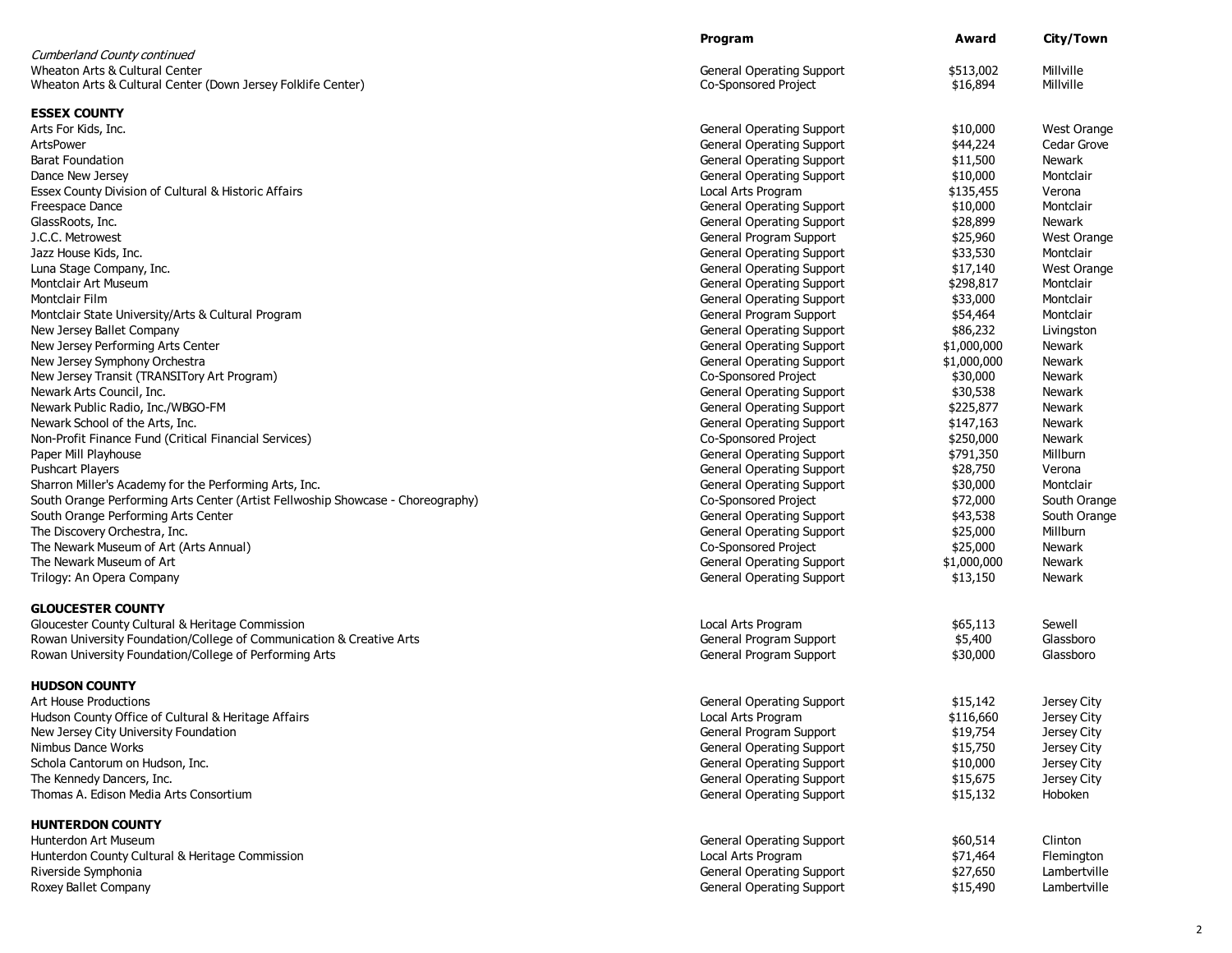|                                                                                   | Program                            | Award     | City/Town          |
|-----------------------------------------------------------------------------------|------------------------------------|-----------|--------------------|
| <b>MERCER COUNTY</b>                                                              |                                    |           |                    |
| Arts Council of Princeton                                                         | <b>General Operating Support</b>   | \$50,774  | Princeton          |
| Artworks Trenton, Inc.                                                            | <b>General Operating Support</b>   | \$14,850  | Trenton            |
| Boheme Opera Company                                                              | <b>General Operating Support</b>   | \$15,450  | Trenton            |
| Grounds For Sculpture, Inc.                                                       | <b>General Operating Support</b>   | \$112,741 | Hamilton           |
| International Sculpture Center, Inc.                                              | <b>General Operating Support</b>   | \$34,248  | Hamilton           |
| <b>McCarter Theatre Center</b>                                                    | <b>General Operating Support</b>   | \$626,820 | Princeton          |
| Mercer County Cultural & Heritage Commission (Senior Citizen Art Show)            | Co-Sponsored Project               | \$30,000  | Trenton            |
| Mercer County Cultural & Heritage Commission                                      | Local Arts Program                 | \$101,280 | Trenton            |
| Passage Theatre Company                                                           | <b>General Operating Support</b>   | \$22,092  | Trenton            |
| People & Stories/Gente y Cuentos                                                  | <b>General Operating Support</b>   | \$18,450  | Lawrenceville      |
| Princeton University Art Museum                                                   | General Program Support            | \$30,000  | Princeton          |
| Princeton Pro Musica                                                              | <b>General Operating Support</b>   | \$14,647  | Princeton          |
| Princeton Symphony Orchestra                                                      | <b>General Operating Support</b>   | \$45,592  | Princeton          |
| The Children's Home Society of New Jersey/TEDI                                    | Arts Education Special Initiatives | \$17,880  | Trenton            |
| The Children's Home Society of New Jersey/TEDI                                    | General Program Support            | \$19,007  | Trenton            |
| The Princeton Festival                                                            | <b>General Operating Support</b>   | \$20,900  | Princeton          |
| <b>Trenton Civil Circus Project</b>                                               | <b>General Operating Support</b>   | \$25,764  | Trenton            |
| West Windsor Arts Council                                                         | <b>General Operating Support</b>   | \$30,000  | Princeton Junction |
| Westrick Music Academy (formerly Princeton Girlchoir)                             | <b>General Operating Support</b>   | \$30,000  | Princeton          |
| Young Audiences of New Jersey & Eastern PA                                        | <b>General Operating Support</b>   | \$133,193 | Princeton          |
| Young Audiences of New Jersey & Eastern PA (AIE Residencies)                      | <b>Co-Sponsored Project</b>        | \$250,000 | Princeton          |
| Young Audiences of New Jersey & Eastern PA (Arts Professional Learning Institute) | Co-Sponsored Project               | \$75,000  | Princeton          |
| Youth Orchestra of Central Jersey                                                 | <b>General Operating Support</b>   | \$10,000  | Hamilton Square    |
| <b>MIDDLESEX COUNTY</b>                                                           |                                    |           |                    |
| American Repertory Ballet Company                                                 | <b>General Operating Support</b>   | \$175,551 | New Brunswick      |
| coLAB Arts                                                                        | <b>General Operating Support</b>   | \$10,000  | New Brunswick      |
| <b>Crossroads Theatre Company</b>                                                 | <b>General Operating Support</b>   | \$26,125  | New Brunswick      |
| George Street Playhouse                                                           | Arts Education Special Initiatives | \$15,000  | New Brunswick      |
| George Street Playhouse                                                           | <b>General Operating Support</b>   | \$160,687 | New Brunswick      |
| Middlesex County Cultural & Heritage Commission                                   | Local Arts Program                 | \$196,065 | New Bruncwick      |
| Middlesex County Cultural & Heritage Commission (The Folklife Program for NJ)     | Co-Sponsored Project               | \$17,353  | New Brunswick      |
| Rutgers University/Jane Voorhees Zimmerli Art Museum                              | Arts Education Special Initiatives | \$26,414  | New Brunswick      |
| Rutgers University/Jane Voorhees Zimmerli Art Museum                              | General Program Support            | \$137,580 | New Brunswick      |
| Rutgers University Press (Artist Fellowship Showcase - Literary)                  | Co-Sponsored Project               | \$25,000  | New Brunswick      |
| State Theatre New Jersey                                                          | <b>General Operating Support</b>   | \$294,844 | New Brunswick      |
|                                                                                   |                                    |           |                    |
| <b>MONMOUTH COUNTY</b>                                                            |                                    |           |                    |
| Algonquin Arts                                                                    | <b>General Operating Support</b>   | \$49,895  | Manasquan          |
| Arts & Education Center                                                           | <b>General Operating Support</b>   | \$29,964  | Matawan            |
| Axelrod Performing Arts Center                                                    | <b>General Operating Support</b>   | \$29,650  | Deal Park          |
| Count Basie Center for the Arts                                                   | Arts Education Special Initiatives | \$25,000  | Red Bank           |
| Count Basie Center for the Arts                                                   | <b>General Operating Support</b>   | \$211,564 | Red Bank           |
| <b>Monmouth Arts</b>                                                              | Local Arts Program                 | \$180,184 | Red Bank           |
| Monmouth Museum & Cultural Center                                                 | General Program Support            | \$23,750  | Lincroft           |
| Monmouth University                                                               | General Program Support            | \$42,681  | West Long Branch   |
| New Jersey Repertory Company                                                      | <b>General Operating Support</b>   | \$23,894  | Long Branch        |
| The Garden State Film Festival                                                    | <b>General Operating Support</b>   | \$10,000  | Sea Girt           |
| Two River Theatre Company                                                         | <b>General Operating Support</b>   | \$118,812 | Red Bank           |
| <b>MORRIS COUNTY</b>                                                              |                                    |           |                    |
| Growing Stage - The Children's Theatre of NJ                                      | <b>General Operating Support</b>   | \$26,863  | Netcong            |
|                                                                                   |                                    |           |                    |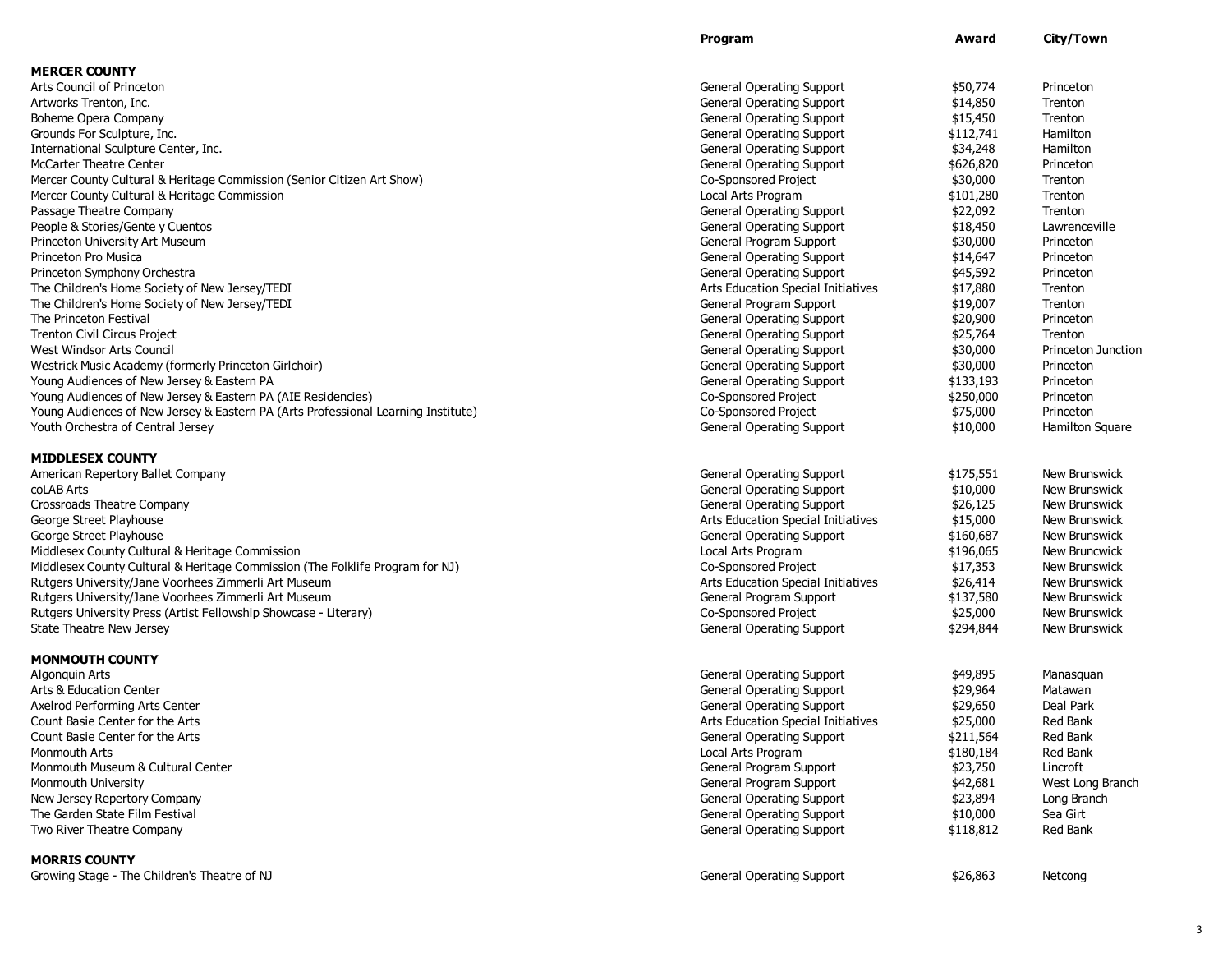|                                                                           | Program                            | Award     | City/Town             |
|---------------------------------------------------------------------------|------------------------------------|-----------|-----------------------|
| Morris County continued                                                   |                                    |           |                       |
| Mayo Performing Arts Center (NJ Poetry Out Loud)                          | Co-Sponsored Project               | \$110,000 | Morristown            |
| Mayo Performing Arts Center                                               | <b>General Operating Support</b>   | \$206,570 | Morristown            |
| Morris Arts                                                               | Local Arts Program                 | \$118,388 | Morristown            |
| Morris Museum                                                             | Arts Education Special Initiatives | \$12,000  | Morristown            |
| Morris Museum                                                             | <b>General Operating Support</b>   | \$149,262 | Morristown            |
| New Jersey Theatre Alliance (Cultural Access Network)                     | Co-Sponsored Project               | \$70,000  | Morristown            |
| New Jersey Theatre Alliance                                               | <b>General Operating Support</b>   | \$156,921 | Morristown            |
| Shakespeare Theatre of New Jersey                                         | <b>General Operating Support</b>   | \$157,717 | Madison               |
| <b>OCEAN COUNTY</b>                                                       |                                    |           |                       |
| Long Beach Island Foundation of the Arts & Science                        | General Program Support            | \$25,441  | Loveladies            |
| Ocean County Cultural & Heritage Commission                               | Local Arts Program                 | \$93,160  | <b>Toms River</b>     |
| Strand Ventures, Inc.                                                     | <b>General Operating Support</b>   | \$41,287  | Lakewood              |
| Tuckerton Seaport & Baymen's Museum (Jersey Shore Folklife Center)        | Co-Sponsored Project               | \$62,404  | Tuckerton             |
| <b>PASSAIC COUNTY</b>                                                     |                                    |           |                       |
| Passaic County Community College (Folklife Center of Northern New Jersey) | Co-Sponsored Project               | \$55,000  | Paterson              |
| Passaic County Community College/Poetry Center                            | General Program Support            | \$19,373  | Paterson              |
| Passaic County Cultural & Heritage Council                                | Local Arts Program                 | \$107,875 | Paterson              |
| William Paterson University Gallery                                       | General Program Support            | \$19,247  | Wayne                 |
| William Paterson University/Shea Center                                   | General Program Support            | \$37,846  | Wayne                 |
| <b>SALEM COUNTY</b>                                                       |                                    |           |                       |
| Appel Farm Arts & Music Campus                                            | <b>General Operating Support</b>   | \$311,410 | Elmer                 |
| Salem County Cultural & Heritage Commission                               | Local Arts Program                 | \$51,843  | Salem                 |
| <b>SOMERSET COUNTY</b>                                                    |                                    |           |                       |
| Arts Ed NJ                                                                | <b>General Operating Support</b>   | \$63,000  | Warren                |
| <b>Frontline Arts</b>                                                     | <b>General Operating Support</b>   | \$10,356  | Somerville            |
| Matheny Medical & Educational Center                                      | General Program Support            | \$37,694  | Peapack               |
| Somerset County Cultural & Heritage Commission                            | Local Arts Program                 | \$77,349  | Somerville            |
| The Center for Contemporary Art                                           | <b>General Operating Support</b>   | \$20,400  | Bedminster            |
| <b>SUSSEX COUNTY</b>                                                      |                                    |           |                       |
| Peters Valley School of Craft                                             | <b>General Operating Support</b>   | \$78,366  | Layton                |
| Sussex County Arts & Heritage Council                                     | Local Arts Program                 | \$54,497  | Newton                |
| <b>UNION COUNTY</b>                                                       |                                    |           |                       |
| Carolyn Dorfman Dance Company                                             | <b>General Operating Support</b>   | \$37,964  | Union                 |
| Dreamcatcher Repertory Theatre                                            | <b>General Operating Support</b>   | \$10,000  | Summit                |
| Institute of Music for Children                                           | <b>General Operating Support</b>   | \$40,750  | Elizabeth             |
| Kean University/Premiere Stages                                           | General Program Support            | \$17,228  | Union                 |
| Music For All Seasons, Inc.                                               | <b>General Operating Support</b>   | \$27,775  | <b>Scotch Plains</b>  |
| New Jersey Festival Orchestra                                             | <b>General Operating Support</b>   | \$55,000  | Westfiled             |
| New Jersey Intergenerational Orchestra                                    | <b>General Operating Support</b>   | \$10,000  | New Providence        |
| The National Consortium for Creative Placemaking                          | General Program Support            | \$12,500  | Union                 |
| The Wharton Institute for the Performing Arts                             | <b>General Operating Support</b>   | \$35,000  | <b>Berkley Hights</b> |
| Union County Office of Cultural & Heritage Affairs                        | Local Arts Program                 | \$149,813 | Elizabeth             |
| Visual Arts Center of New Jersey                                          | <b>General Operating Support</b>   | \$101,342 | Summit                |
| <b>WARREN COUNTY</b>                                                      |                                    |           |                       |
| Centenary Stage Company                                                   | General Program Support            | \$15,277  | Hackettstown          |
| Warren County Cultural & Heritage Commission                              | Local Arts Program                 | \$71,441  | Oxford                |

4